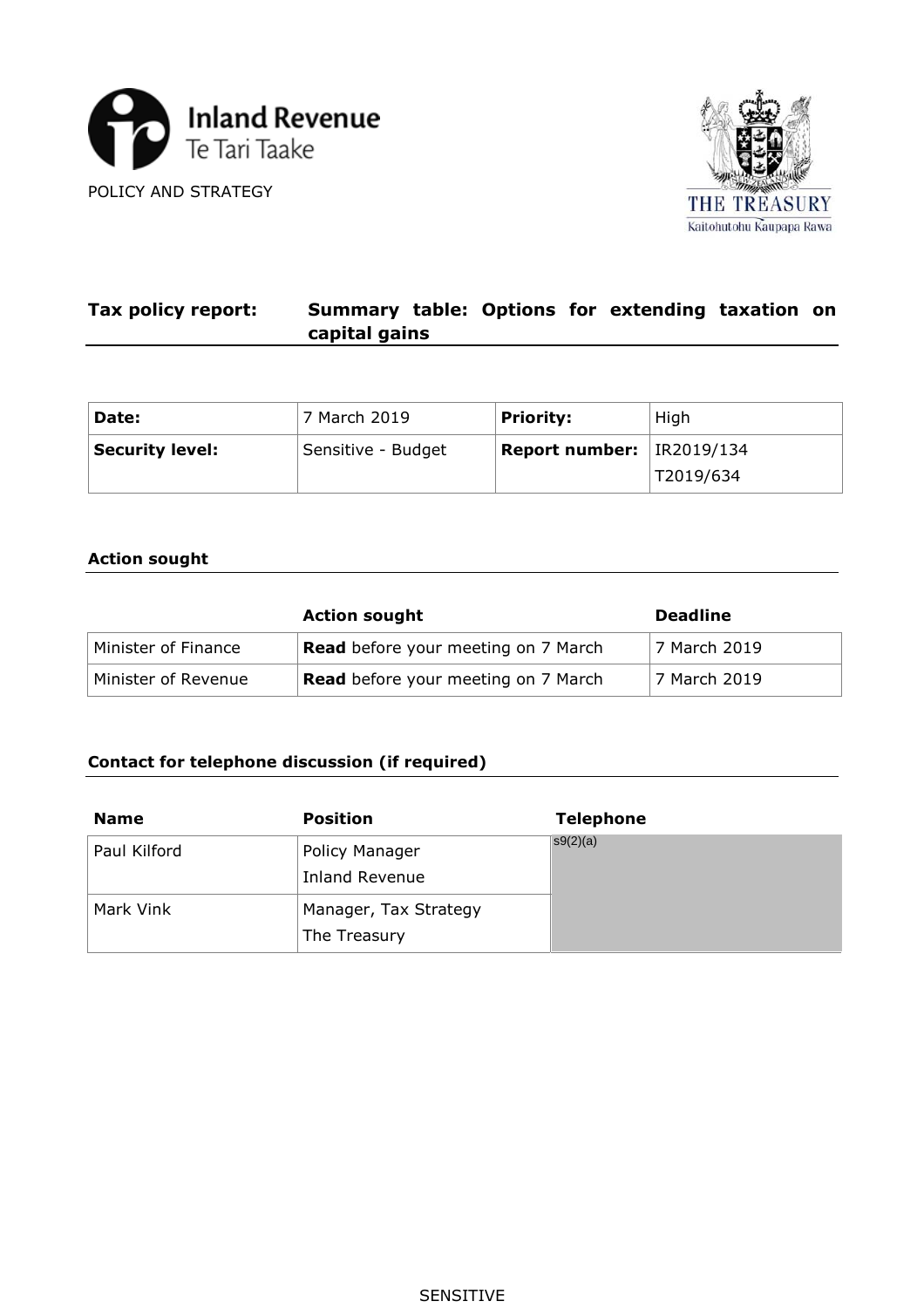7 March 2019

Minister of Finance Minister of Revenue

#### **Summary table: Options for extending taxation on capital gains**

 On 6 March, we sent you the report *Options for extending taxation on capital gains*  options against the standard tax policy criteria. Your office requested that the table be condensed to a single A3. The revised table is attached to this report for discussion at your meeting on Thursday 7 March. (IR2019/132 T2019/618 refers). Attached to that report was a table that assessed various

**Mark Vink Communist Communist Paul Kilford** Manager, Tax Strategy **Policy Manager** 

The Treasury **Policy and Strategy, Inland Revenue** 

#### **Hon Grant Robertson Hon Stuart Nash**

# Minister of Finance **Minister of Revenue** / /2019 / /2019

#### SENSITIVE